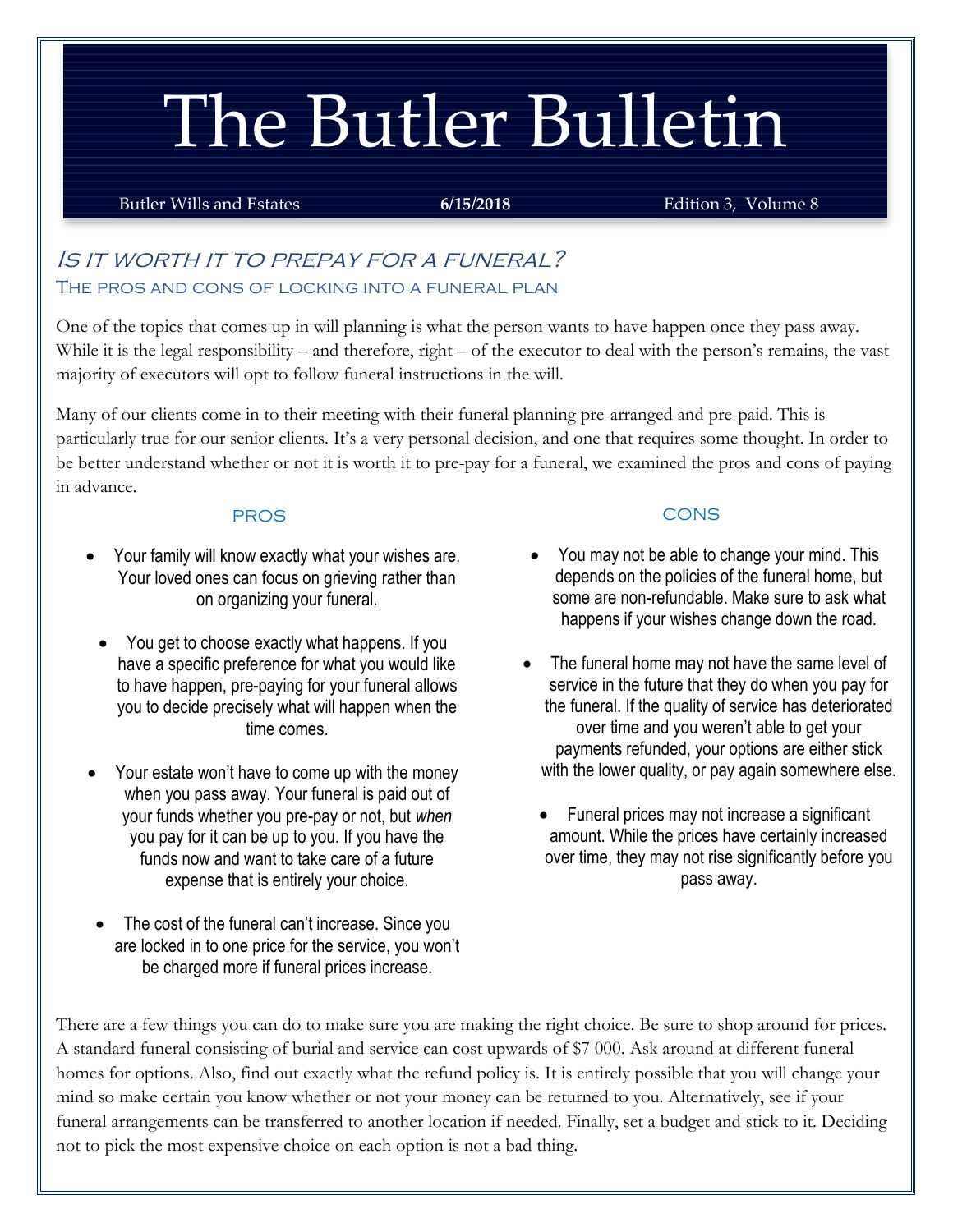## I can't find a beneficiary. What should I do?

The executor needs to make a reasonable effort to find the beneficiary. This may include:

- contacting the beneficiary's family members
- checking his or her last known address and talking to neighbours
- checking with the last known employer
- if the beneficiary is a unionized tradesman, checking with the union
- contacting friends and ex spouses
- asking at places where the beneficiary has been known to have contacts, such as clubs where he or she might have been a member (e.g. Masonic lodge, church, gym)
- advertising in a newspaper in the area where the beneficiary was last known to live
- look through government departments such as Canada Pension Plan or provincial Maintenance Enforcement - they won't give you any information but they might agree to forward a letter for you
- if all else fails, hire a locating service to find the beneficiary

If the beneficiary still can't be found, the executor can proceed with administering the estate. Down the road the beneficiary may pop up, but the executor can say that he or she made a reasonable effort to locate him or her.

## Our team will be changing!

#### In the next few months we'll have a few staff changes in our office.

Our office assistant Brad has been offered a full-time teaching position in British Columbia and will be leaving us at the end of the summer to start his new job and complete his Master's degree.

In the fall we will begin looking for a new part-time office assistant.

Also, joining us soon will be Greg, a recent law school graduate who will be completing part of his articles at our office. We will be sharing Greg with another law firm, so he won't be with us all the time.

Keep an eye on our website for more info about Greg, and for job postings.

## "*I went to see a lawyer to get a codicil, but he wouldn't do it. How come?"*

There are a few reasons that the lawyer may not have wanted to write a codicil for you. As with any business, lawyers retain the right to refuse a service. Here are a few of the most likely reasons.

## 1 – He doesn't do very many wills.

It is possible that the lawyer you went to doesn't write very many wills and wasn't comfortable creating this kind of document. Professionals of any kind train in various areas, but don't necessarily practice in all of them. Consider, for example, asking a podiatrist for an exam on your heart. He or she could probably do it, but it wouldn't be at the same level of expertise if a cardiologist did it.

### 2 – He didn't write the will.

If the lawyer didn't draft the will, he might not be confident that the rest of the will is valid or accurate and didn't want to make a codicil to go with it. This makes sense – it is a huge risk to draft an add-on to a document you don't know much about.

### 3 – A codicil isn't what you need.

Depending on whether or not the will is valid, how old the will is, and what you are trying to achieve, a codicil may not be the tool you need. Codicils can be useful for minor changes that only impact part of the will, but with today's technology it is easier to write a new will than it is to draft an addition to an existing, older document.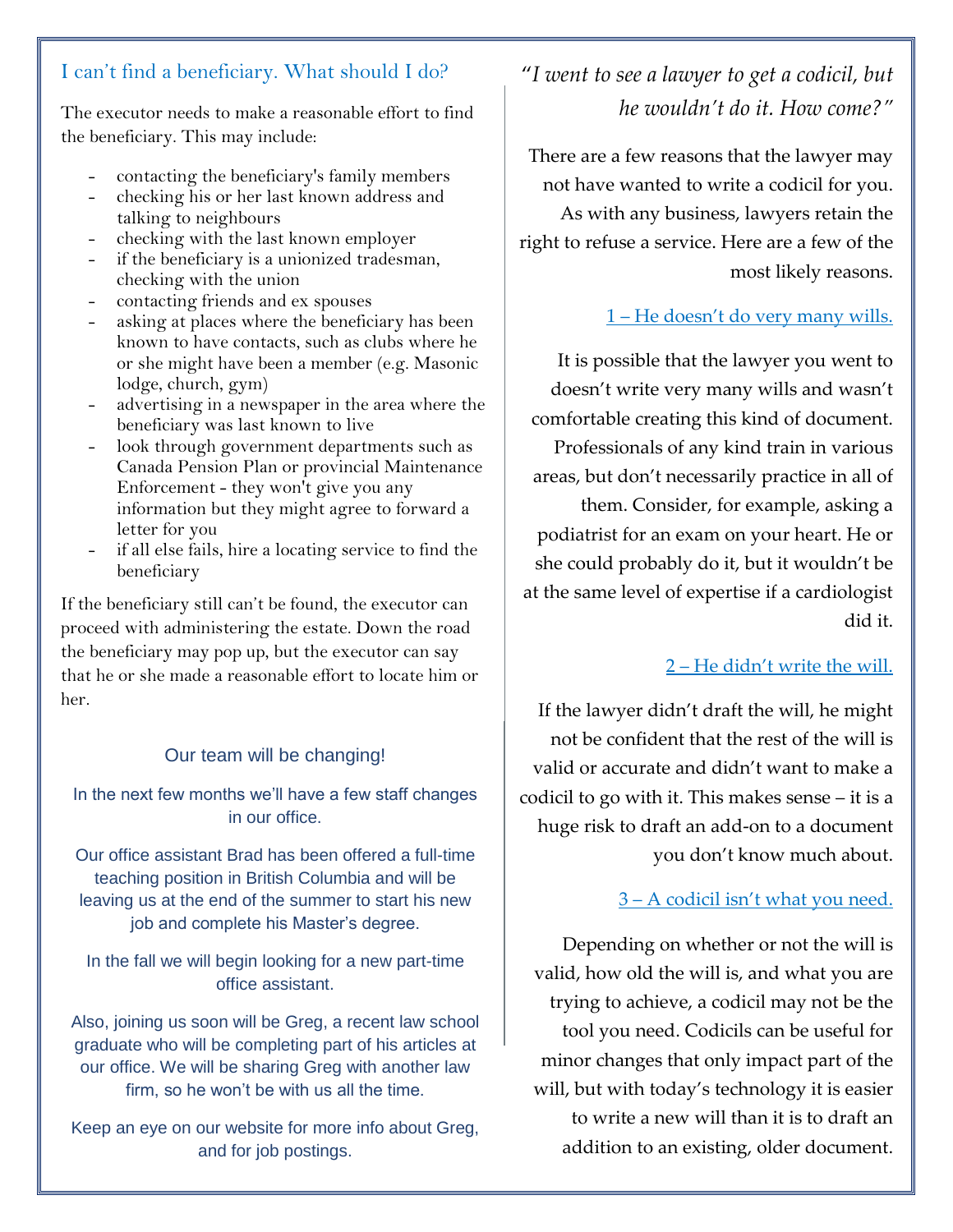Eventually the time may come when you need to move one of your parents out of their home. Whether this is due to dementia or physical frailty, if your parent cannot safely live alone a change needs to be made.

Oftentimes seniors don't want to leave their homes, which is perfectly reasonable. Not only is the house full of memories, but your parent is likely nervous about something new and unfamiliar. He or she may also be concerned that they won't like the new place, that they will be forgotten, or that they are being forced to go. Here are some tips and suggestions for making the transition to a care facility easier for your family.

1 – Talk about it ahead of time (a lot).

Nobody likes to be taken by surprise for big changes. Discussing moving to a care facility before it happens gives your parent time to get used to the idea.

Take the time to answer your parent's questions, even if he or she has previously asked the same thing.

2 – Involve your parent in the decision-making process.

When the time comes to actually look for a care facility, include your parent as much as possible. If you can, take him or her with you when you visit the facilities, and make sure it is clear that at this point you are gathering information so the two of you can make an informed decision. This allows your parent to feel some control over the situation, rather than have it thrust upon them.

## Moving a Parent Out of Their Home *How to Handle This Step of the Planning*

3 – Pack personal possessions for your parent to take with them.

Of course your parent will need things like toiletries and clothing, but taking the time to pick out a few favourite possessions will go a long way. Spend a couple hours with your parent choosing which items he or she would like to take with them to put in the new space.

This may be something small, like books or framed pictures, or something larger like a blanket or bedside table.

4 – Reiterate that the lines of communication are always open.

Moving to a new spot will likely be stressful. Your parent may feel confused, scared, or abandoned for the first while. Make sure your parent knows that he or she can call you at any time, no matter what. Put your phone number in a place that your parent can easily access it, and always answer when they call.

5 – Set up a schedule.

Making a predetermined schedule for calls ensures that your parent won't think that you have forgotten about them. Arrange a time – either daily or every few days – for you to call your parent and check in. If you have siblings, include them in this schedule.

You can also set up a schedule for things like lunch dates or going for outings.

6 – Get to know the staff.

When you're visiting your parent, interact with the staff. Learn their names so you can talk with your parent about the people that he or she sees everyday.

It may also make your parent feel better to know that there is someone else interacting with them. Your simple interactions with the staff let them know that you are involved in your parent's life, which reassures your parent that you are on his or her side.

7 – Hang on to his or her house if you can.

Sometimes knowing that there is somewhere for your parent to go if they don't like the facility is a source of comfort for a parent. His or her anxiety is likely to be worse if he or she feels trapped at the new facility.

Keeping the house isn't possible in all situations, and it can't be kept forever. Care is expensive, and many families need to sell the house to pay for the facility. When the time comes to sell the house, include your parent in as many decisions as possible. Remember – it is their asset.

Some of the decisions your parent may be able to participate in include dividing personal and household items, what should be sold, and whether or not a family member should have the first choice to purchase the house.